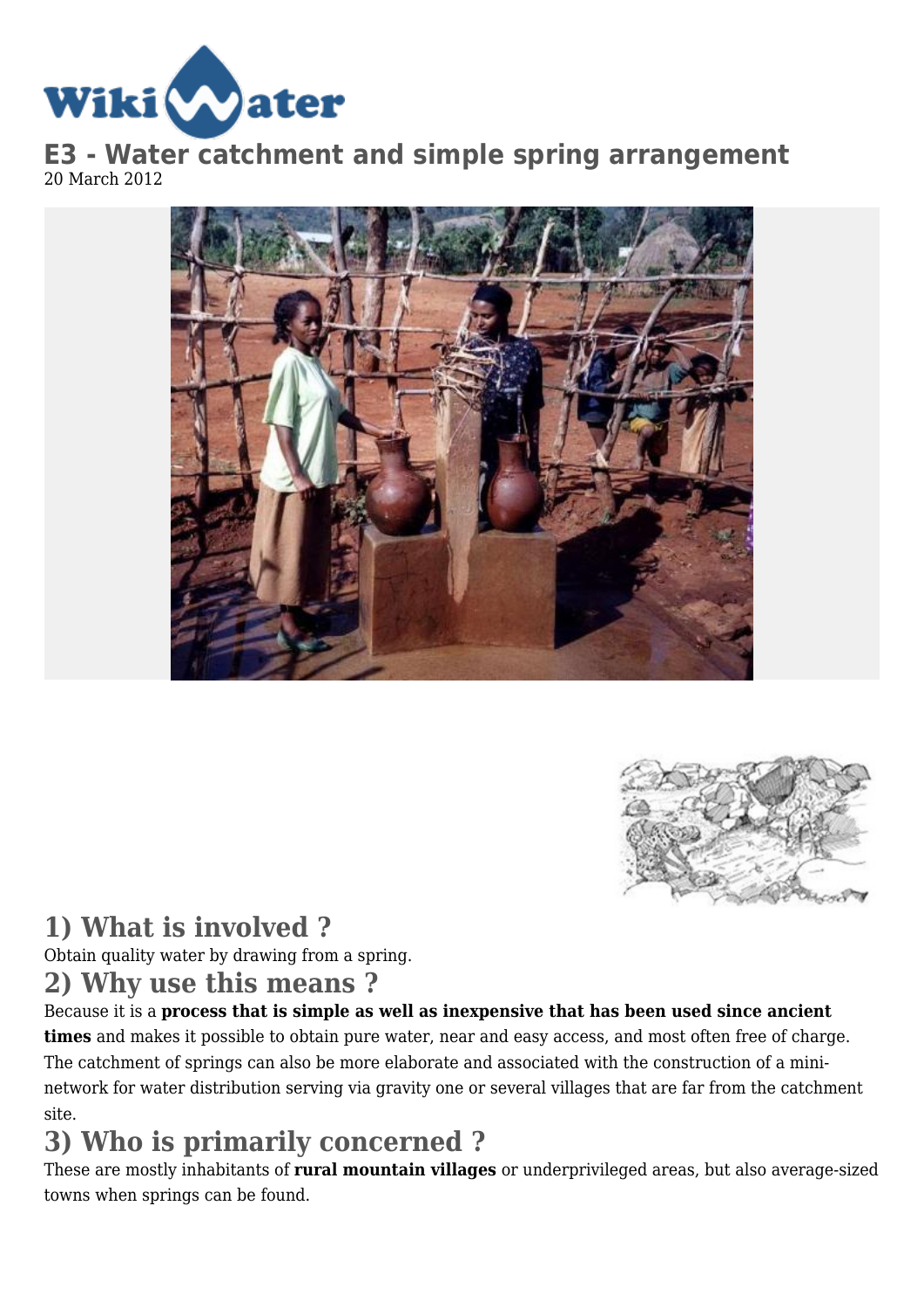# **4) What does this process involve ? How is it used ?**

There are **3 main methods** for the catchment and arrangement of a spring : a simple method, and another more elaborate one if adding a reservoir is desired and a last one for drainage.

**The choice** for the method **depends on the characteristics of the spring** (location, flow, extent, consumption to be satisfied). If its emergence is very precisely located and not deep (less than 2m) and if the planned consumption is less than the flow of the spring, the simplest method described here will be used. If a similar case is encountered but with a flow that is less than that needed for consumption, a reservoir must also be built. Finally, if the emergence of the spring is diffuse (wet or swampy land, for example) or deep, drainage must be provided upstream of the spring.

Here, we will cover only the simplest case. For the two other cases, please refer to the other data sheet "Spring catchment and arrangement with Reservoir or with Drainage".

#### **a) The simple method, the most common**



#### **Spring catchment in Cameroon Photo Ch.Le Jallé PSEau PSEau** It can be applied **if the spring emerges easily on its own with a sufficient flow**. **The process generally comprises 5 steps** :

- **the first** consists, after having conducted studies beforehand on the land, purity of the water, flow, consumption and expectations of the population, in cleaning, brush clearing, weeding, earth removal and crushing down to the impermeable layer of the ground, with the assistance of the population, the perimeter of the spring.



- **the second** has for purpose to gather the streams of water into a well or **capture box**. A trench is dug in order to recover the water a little further away so that it does not become polluted in contact with the last layers of land that it passes through. This trench is then filled with large rocks or stones that filter it and allow the water to flow easily. Once the filtering has been carried out using gravel, one or several drainage pipes are attached to the end of the trench and a blockage wall at the exit is created using clay or concrete. The capture box is then covered with mortar.

The seal should be carefully provided for using a layer of clay or a plastic tarp, or better yet, both.

- **the third** concerns creating the exterior structure of **masonry** for the drawing location, and of a concrete slab so that the spring does not turn into a quagmire.

- the **fourth** consists in **protecting** the structure, the location and the catchment area (covering the capture box with a layer of soil and grass, enclosing the basin, setting up a protective gutter on top and around the spring of in order to intercept runoff flows and the digging of a small channel to remove unused water) as well as making arrangements, for example by providing small areas for washing nearby in order to facilitate the work of the women

- **the fifth** consists, after having checked the maintaining of the **purity of the water** after work, in making sure that the population has correctly assimilated the notions of hygiene that they received and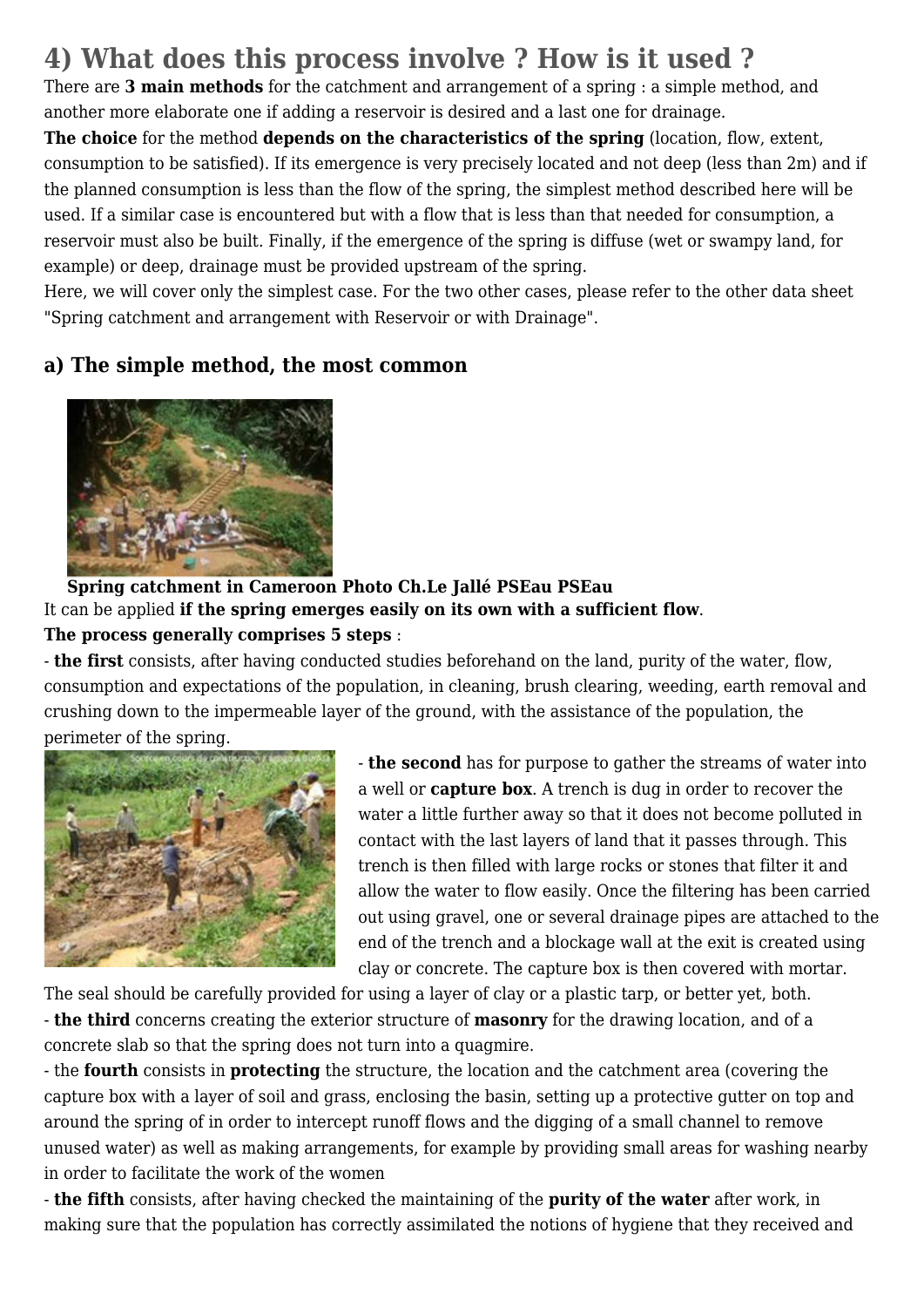that the **management committee** or the community structure to whom the spring is given to has the required skills and has taken the measures required to monitor and maintain the spring in good condition.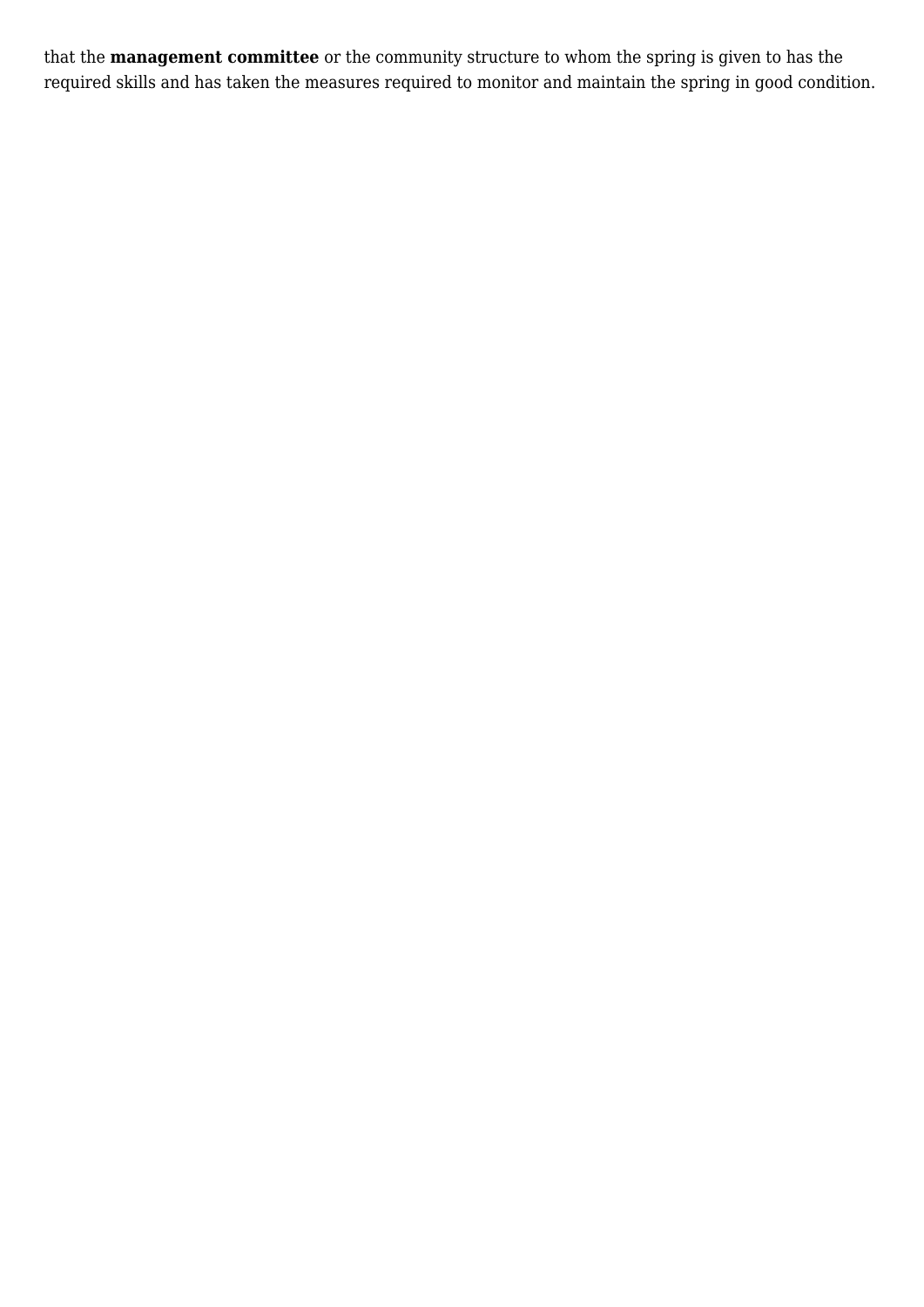

### **5) Precautions to be taken**

- **Maintenance for the site** developed as such must be provided for, especially by defining a safety perimeter around it in order to protect it from all types of pollution (fertilizers, animal droppings) that would pollute the water collected. Possibly, in order to protect the facility from erosion, diversion ditches for runoff flows must be installed.

- The **quality of the water must be checked** before and after the work, and then periodically.

- **The level of water in the collection basin must always be under the level of emergence of the spring** before the beginning of the work, otherwise the water from the spring will no longer be able to be collected. It is therefore more prudent to also provide an overflow pipe at the exit for the basin Checking purity

- **The population should be closely involved in choosing, creating and in monitoring the spring 6) Main advantages and drawbacks**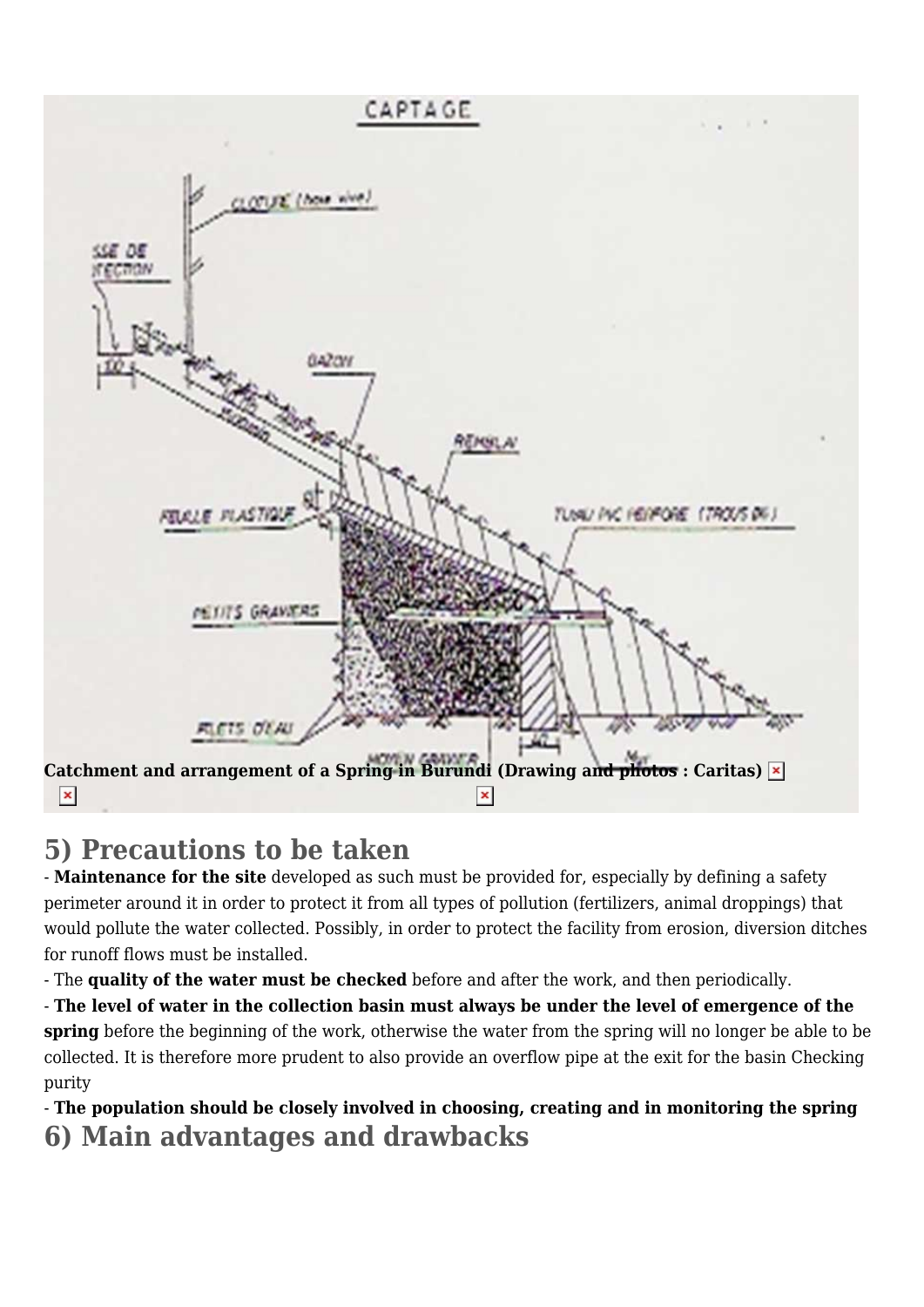

The water collected is generally of good quality and can be consumed directly.

The water points used are often traditional supply points that are known to the population (no change in habits, facility and safety of use)

The water usually has a regular and perpetual flow, which must be ensured beforehand, but there may be substantial seasonal differences in the flow.

The cost for construction is modest. The structures are sustainable as long as there is a minimum of monitoring.

#### **b) Disadvantages**

The flow of the spring can be irregular or seasonal.

The water runs permanently and is lost if it is not stored or diverted to a mini irrigation or water distribution system. The spring may be too far from the village.

## **7) Cost**

The cost varies according to the location and the characteristics of the spring, but a few examples will provide a general guideline. It is generally, unless there are complications, much **less than €1000**. As such, in DRC the average price (including management costs and costs for hygiene awareness but with practically free labour from the population), springs outfitted by CARITAS were **€670** for the first programme of 515 springs. For the programme in progress concerning 660 springs, where substantial efforts are being made in training the population and management committees, it is **€810**. Another example, but in BURUNDI : the average cost for 143 springs currently being outfitted and provided with laundry trays by CARITAS is **€620**, excluding management and training costs. The cost for creating a complete 6-km mini-network for distributing water created using a spring with purge chambers, reservoirs and fountains within the framework of the same programme stands at  $\epsilon$ 47,700. Rehabilitating 3 other networks with an average length of 12 km costs however on the average only €16,000. The low maintenance costs will be covered by a participation of the population of about  $€0.07$ /m3 for the beneficiaries of the connection and a lump-sum for the others.

#### **8) Achievement examples CARITAS Programmes in the Democratic Republic of Congo and in Burundi**



**1) In DRC, in Kivu, Caritas created between 2008 and 2010, with the assistance of the European Union, a programme** for collecting and arranging 660 springs, as well as awareness concerning hygiene and management benefitting 44,000 families that were uprooted by belligerents and were as such able to resettle in their villages (cost of  $\text{\textsterling}534,000$ ). It is finishing another programme for outfitting 515 other springs through co-financing with the Ministry of Foreign Affairs (€345,000)

2) **In the province of Gitega in Burundi**, Caritas in 2010, with the help of SEDIF (Water Syndicate of